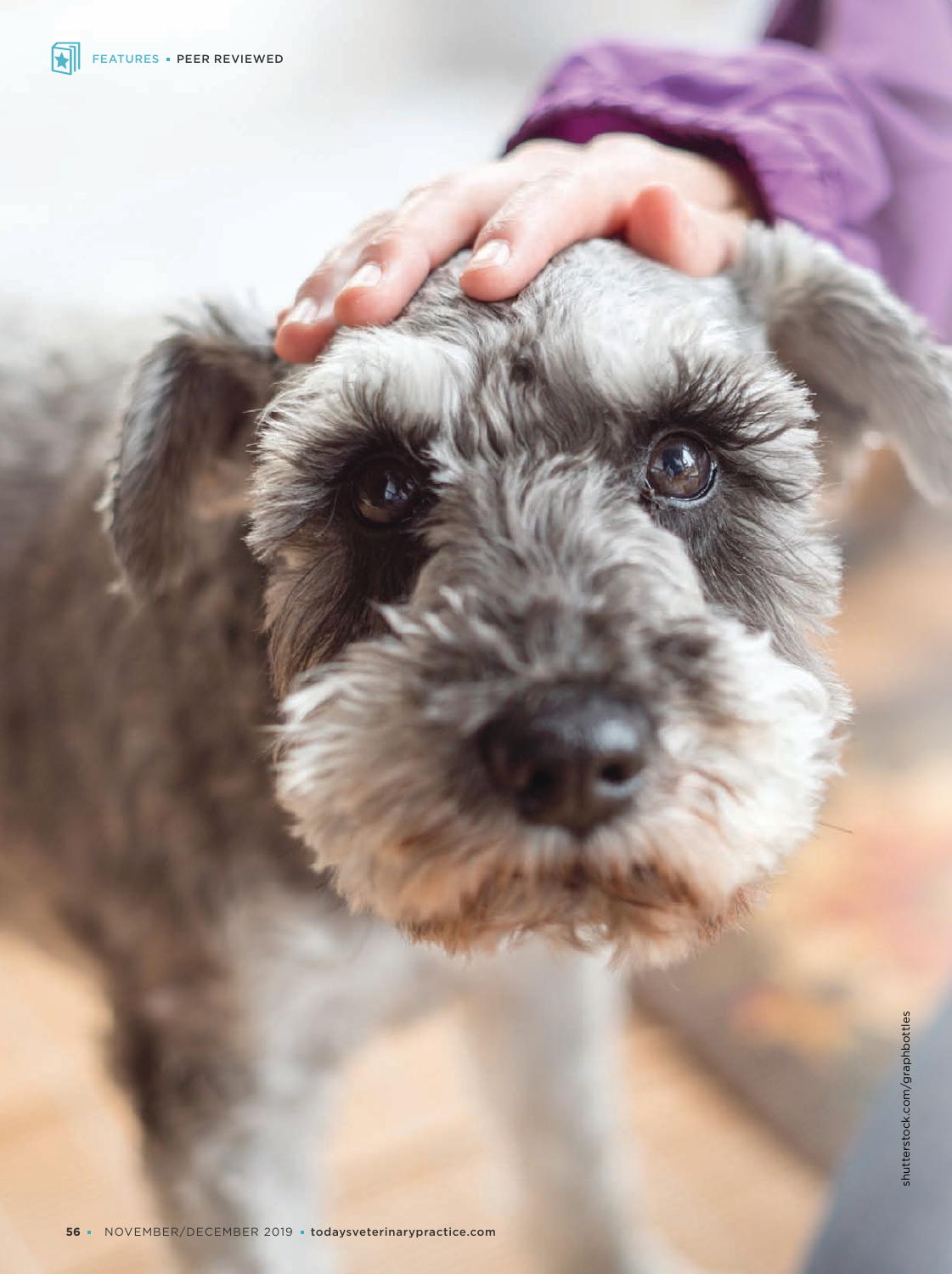

# ISSUES IN ENDOCRINOLOGY

# **Treating and Managing Diabetes Mellitus in Dogs**

*Cynthia R. Ward, VMD, PhD, DACVIM University of Georgia College of Veterinary Medicine*

Diabetes mellitus (DM) is a common endocrine disease in dogs; the reported worldwide prevalence ranges from 0.3% to 1.3%.<sup>1-4</sup> This disease results from an absolute or relative lack of the hormone insulin. Most commonly, dogs get insulin-dependent DM, similar to type 1 DM in people. This type of DM results from a presumed immune-mediated attack on the pancreatic beta cells, which are responsible for synthesizing and secreting insulin, although it can also result from vacuolar degeneration of the pancreas or pancreatitis.<sup>5-7</sup> The loss of pancreatic beta cells results in an absolute decrease in circulating insulin. Other risk factors for DM in dogs include concomitant diseases such as hypothyroidism, hyperadrenocorticism, and obesity, or other hormonal or iatrogenic insulinresistance triggers (e.g., diestrus or medications such as steroids or progestins).<sup>8,9</sup>

# SIGNALMENT AND CLINICAL SIGNS

DM usually affects middle-aged dogs, especially Samoyeds, poodles, schnauzers, and bichon

frises.<sup>10,11</sup> Common clinical signs include polyuria/polydipsia, polyphagia, weight loss, persistent or recurrent urinary tract infections, decreased muscle mass, cataracts, and, rarely, peripheral neuropathy. If the disease is not treated, signs can progress to inappetence, lethargy, and vomiting. Because pancreatitis is often associated with DM (as a causative or resultant factor), clinical signs of abdominal pain may also be present.

## DIAGNOSIS

DM is relatively easy to diagnose by recognition of clinical signs and persistent fasting hyperglycemia and glucosuria. However, one factor that may confound diagnosis is stress. Stress alone can cause hyperglycemia, and if sufficiently elevated in the serum, glucose can spill over into the urine. In dogs, the renal glucose threshold at which glucose will spill into the urine is approximately 180 mg/dL. Should the practitioner have any doubt as to whether hyperglycemia and glucosuria are the result of DM or stress, checking the serum fructosamine

#### **A BREED APART**

The incidence of canine diabetes mellitus appears to be increased in certain small breeds, such as schnauzers, though any breed can be affected.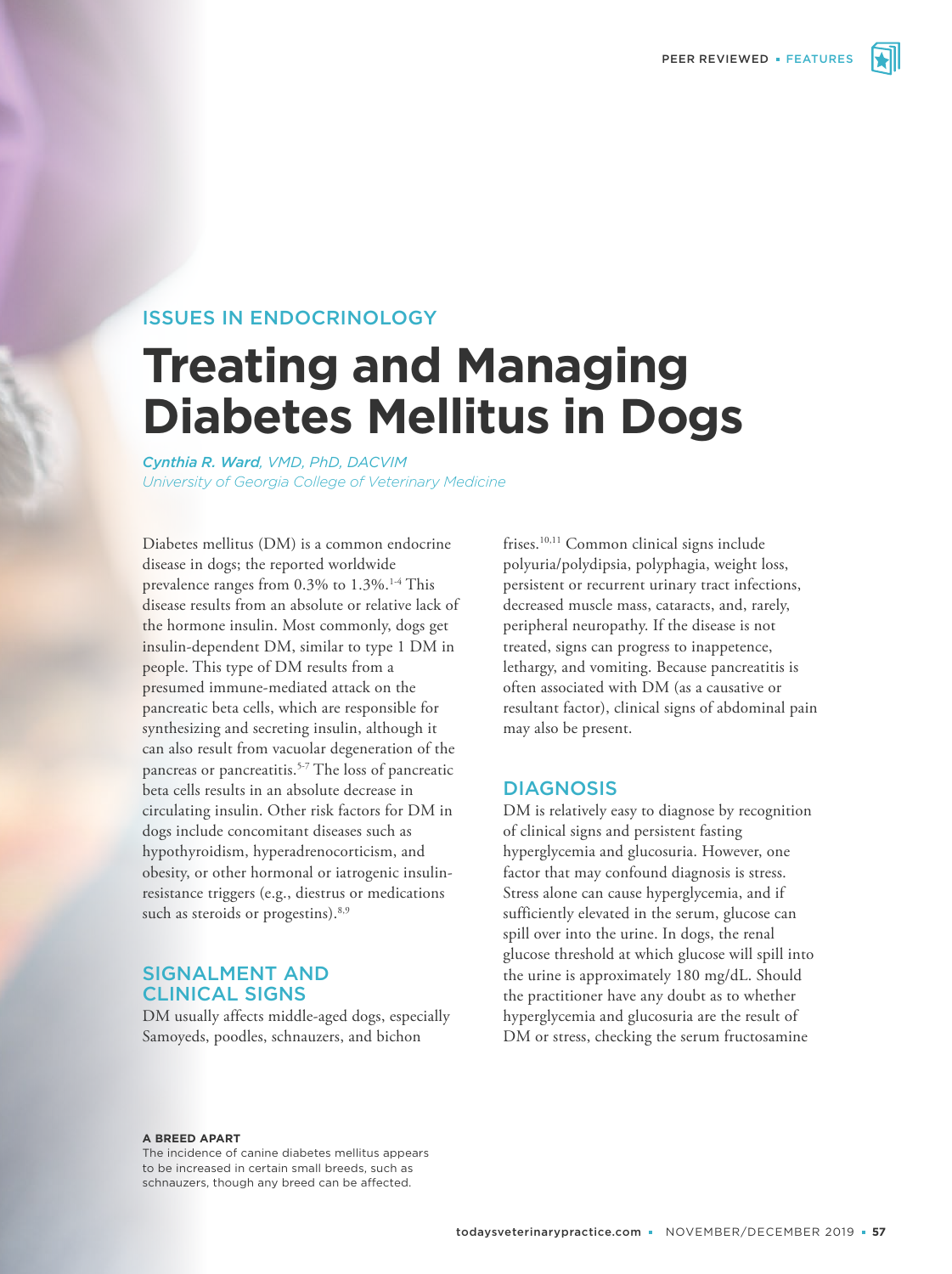level can be helpful. Fructosamine is a compound formed by a nonenzymatic covalent bond between a sugar (fructose or glucose) and a protein (largely albumin). The measurement represents the average of the blood glucose over the preceding 2 to 3 weeks and is not affected by rapid increases and decreases of blood sugar, such as those caused by a stressful event.<sup>12</sup> If the serum fructosamine level is elevated, then a diagnosis of DM is appropriate; if not elevated, then stress is probably the cause of the hyperglycemia/glucosuria.

Initial evaluation of the patient should include a complete physical examination, complete blood count, chemistry profile, and urinalysis. Even if urinalysis and sediment parameters are within normal limits, consider culturing the urine since up to 35% of urinary tract infections can be microscopically silent (no bacteruria or white blood cells) in animals with DM, hyperadrenocorticism, or both, probably the result of the dilute urine and immunosuppression.<sup>13</sup> Abdominal imaging may be pursued if clinically indicated.

Coexisting medical conditions should be addressed early and aggressively so that the DM can be easier to regulate; clients may become frustrated and give up if the DM is not easily controlled. Any concurrent disease can cause insulin resistance by causing release of inflammatory mediators, which interfere with the action of insulin, or by release of adrenal hormones.<sup>14</sup> The most common concurrent diseases in dogs with DM include urinary tract infections, pancreatitis, and endocrinopathies (e.g., Cushing's disease and hypothyroidism).<sup>8</sup>

## TREATMENT

Initial evaluation will determine how intensively the patient should be managed. If the dog is eating and drinking normally and is well hydrated, there is no reason to hospitalize it while insulin therapy is initiated. If the dog is dehydrated, acidotic, or hyperosmolar, it should be hospitalized and stabilized before institution of long-term insulin therapy.

## Insulin

The definitive therapy for DM in dogs is insulin, to replace the deficiency caused by lack of functional pancreatic beta cells.<sup>9</sup> A short-acting insulin such as regular insulin has a rapid onset of action; is degraded quickly; and may be given by the intravenous, intramuscular, or subcutaneous routes. It is used to

treat diabetic animals in unstable condition, such as those who are dehydrated, ketotic, or hyperosmolar. For dogs in stable condition, the practitioner can start with intermediate or long-acting insulins that generally require subcutaneous administration and thus are not appropriate for dehydrated animals. The many types of insulin on the market differ according to the pharmacologic mechanism by which they are made into a repository form. Dogs may have a differential response to a singular insulin. In the United States, the insulins most commonly used in dogs are porcine lente (Vetsulin, [merck-animal-health-usa.com](https://www.merck-animal-health-usa.com/vetsulin)) and isophane insulin (also known as NPH) (Novolin-N, [novonordisk-us.com](https://www.novonordisk-us.com/); Humulin-N, [lilly.com/](https://www.lilly.com/products) [products](https://www.lilly.com/products)), which are optimally given twice daily.<sup>9</sup> The human basal insulins glargine (Lantus, [sanofi.us](https://www.sanofi.us/)) and detemir (Levemir, novonordisk-us.com) have also been used in dogs and may be longer-lasting, although current recommendations are to initiate therapy twice daily. Human recombinant protamine zinc insulin (ProZinc, bi-vetmedica.com) has recently been licensed for use in dogs; in a field trial, it was shown to be effective in 72% of over 200 dogs given the drug once daily. Factors to consider when choosing insulin are price (NPH is the least expensive), U.S. Food and Drug Administration approval for veterinary use (the U-40 insulins Vetsulin and ProZinc), availability of dosing pens (Lantus, Levemir, Vetsulin), and possible once-daily dosing (Lantus, Levemir, ProZinc). Regardless of insulin type, the initial dose for dogs is 0.5 U/kg q12h, except for determir, which should initially be given at 0.25 U/kg q12h.

For most diabetic dogs, insulin therapy will improve clinical signs soon after initiation. However, it may take several weeks for the animal to fully adjust to insulin therapy. Because the average time for initial DM control is 4 to 6 weeks (C.R. Ward, unpublished data), remind clients to be patient.

# Feeding

Dogs receiving insulin should be fed twice daily. The optimal diet for diabetic dogs is high in insoluble fiber.<sup>15</sup> This diet slows glucose absorption from the gut and reduces postprandial hyperglycemia. Many clients give insulin while the dog is eating; doing so associates the insulin injection with a pleasant experience for the dog, which makes it easier for clients to administer. To avoid obesity in the dog, clients should ensure that the dogs are not receiving more than their caloric needs. The daily caloric intake should be divided into 2 equal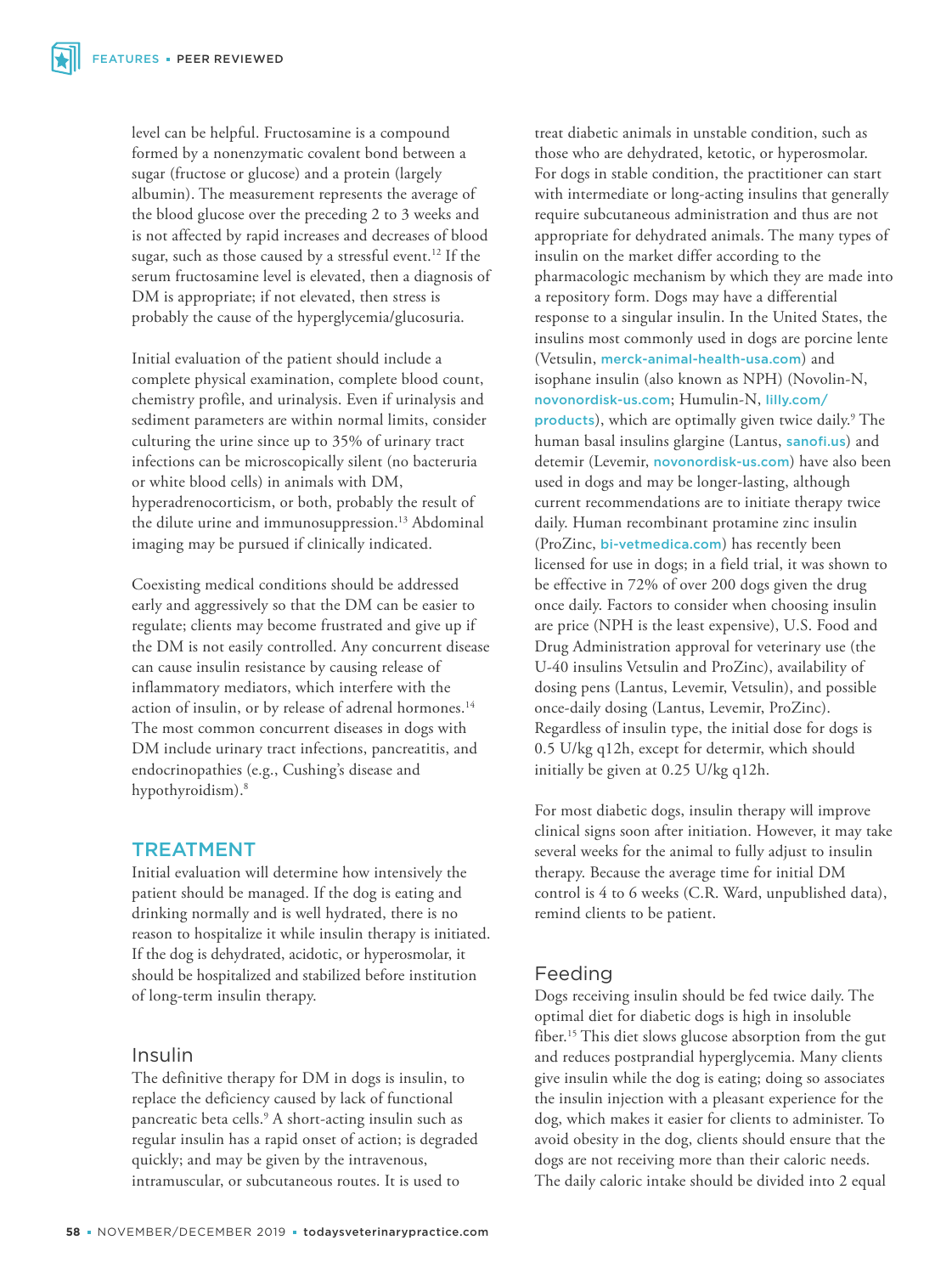meals. A small snack calculated into the daily caloric requirements may be given at peak insulin activity time, usually 4 to 8 hours after insulin administration. If the dog does not eat its meal, insulin should be given at half the normal dose. If the dog misses another meal, the client should contact the veterinarian.

# Exercise

Exercise is beneficial for diabetic dogs; it helps lower insulin requirements and provide better glycemic control. Daily walking or play exercise for dogs with DM can be an effective ancillary treatment to help achieve glucose control at a lower dose of insulin.

Treatment of DM in dogs can be frustrating, expensive, and time-consuming for clients. In a recent worldwide study, 10% of dogs with DM were euthanized at or within the first year of diagnosis.<sup>16</sup> The reason for 32% of euthanasia cases was cited as the effect on the client's lifestyle; therefore, be flexible when establishing a treatment plan. The long-lasting sequelae of DM in people (e.g., glomerlular disease, retinal degeneration, and hypertension) are not problematic for veterinary patients.<sup>9</sup> Perhaps our patients do not live long enough for these problems to surface, or perhaps they are protected in some way. Regardless, the veterinarian and client should not strive for perfect blood glucose control; rather, the goal should be good clinical control. Good rapport with clients with diabetic dogs is helpful because clients will be asked to provide invasive (injections) and time-consuming (glucose monitoring) care for their dog. It is beneficial to have an in-depth discussion with clients as to the time, effort, and financial resources they can realistically commit to treatment for their diabetic dog.

Remember that the goals for DM therapy should be correction of clinical signs, restoration of normal musculature and energy level, control of concurrent diseases, and avoidance of emergency situations (e.g., hypoglycemia, ketosis, and hyperosmolality).

# MONITORING

After insulin therapy has been started, wait 7 to 14 days to monitor any effects since it takes that long for the dog to adjust to the therapy. During that period, clients can measure urine glucose and ketones with Keto-Diastix (pharma.bayer.com). These strips can be put on any area that contains urine moisture, such as grass or gravel; as long as the strip is wet, it will provide ketone



#### **HEART-TO-HEART TALK**

Though most cases of canine diabetes mellitus are uncomplicated and can be treated at home, pet owners can be overwhelmed by the diagnosis. When talking to these clients, it is important to explain that dogs with DM—even those with other complicating diseases—can live a full and healthy life.

and glucose readings. Clients should notify the veterinarian if more than 2 urine glucose readings are negative, especially if the dog shows clinical signs of hypoglycemia or if the ketone readings are positive. If urine glucose is negative, hypoglycemia may be present since the strip will only show glucose if the blood glucose is greater than 180 mg/dL (the renal threshold).

Because DM is so common among people, many veterinary clients may be familiar with glucometer use. For those willing to obtain spot blood glucose measurements at home, the Alpha-Trak2 glucose monitor (zoetisus.com) may be helpful. It is specially calibrated for use in dogs and requires substantially less blood to obtain a reading, therefore making it more convenient to use than human glucometers. Although glucose measurements using serum chemistry analyzers are more accurate, glucometer measurements are easily obtained in the home environment with rapidly available results. Trends in glucose measurements can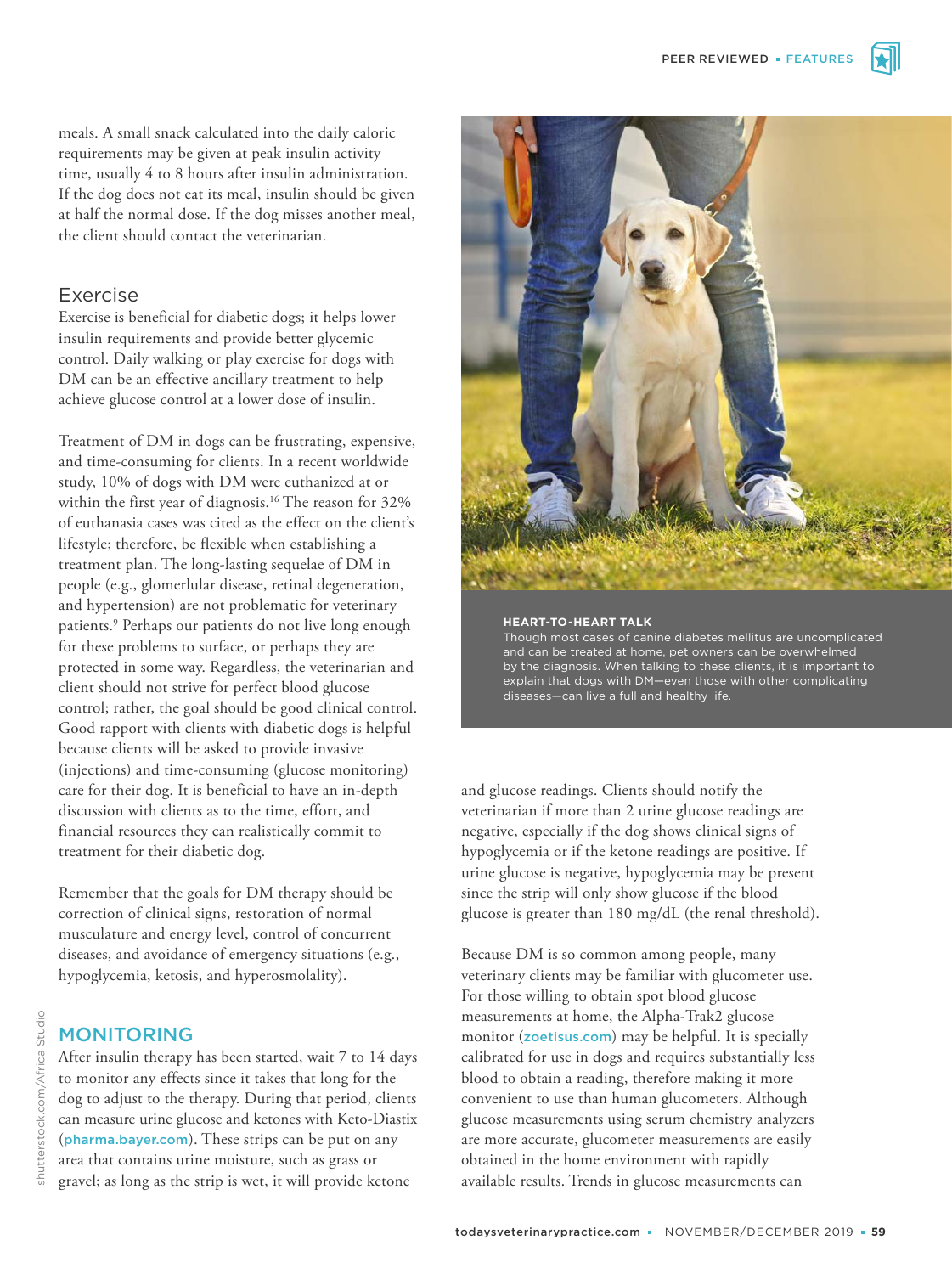To capture the optimal glucose lowering effects, clients should optimally check blood glucose levels 4 to 8 hours after injecting insulin.

> be followed. Blood samples can be obtained by pricking the ear pinna, gum, paw pad, or elbow areas.

During the initial insulin acclimation period, insulin doses should not be changed as a result of glucose readings, but clients should notify the veterinarian if the animal is ketotic or hypoglycemic. To capture the optimal glucose lowering effects, clients should optimally check blood glucose levels 4 to 8 hours after injecting insulin.

At the initial recheck after insulin therapy has been initiated, ask the client about resolution of clinical signs and perform a physical examination, weight measurement, and determination of body condition score. Examine muscle mass and record a muscle condition score. These parameters measure the most important goal of DM therapy in dogs: resolution of clinical signs and normalization of physical examination parameters. For many patients, these factors are more predictive of diabetic control than glucose measurements.<sup>17</sup>

Another useful aid for monitoring response to therapy is serum fructosamine.<sup>12</sup> For fructosamine values to be interpretable, the dog should have received a stable insulin dose for at least 3 weeks before the serum fructosamine level is measured. Although fructosamine levels can be useful for monitoring long-term response to insulin therapy, they are inappropriate for use in animals in unstable condition or those in which a hypoglycemia-induced hyperglycemic (Somogyi) response is suspected. For these patients, a glucose curve must be completed.

A glucose curve is the only way to truly evaluate the body's response to insulin. Serum glucose levels directly reflect insulin activity. Information obtained from glucose curves includes insulin onset of action,

duration of action, time of peak activity, and lowest glucose level (nadir). The first 3 parameters indicate whether the right type of insulin is being used; the last parameter provides information about the appropriate dose of insulin.

Obtaining a traditional in-hospital glucose curve requires measuring blood glucose levels, usually by glucometer, every 2 hours over a 9- to 12-hour period. These curves have many limitations, including disruption of the patient's normal activity and eating routine, introduction of stress-related hyperglycemia, and labor intensiveness of the procedure. Furthermore, diabetic dogs experience significant variations in day-to-day glycemic control.<sup>18</sup> Intermittent blood sampling over a 12-hour period only may grossly overestimate or underestimate a patient's glycemic control, and glucose peaks and nadirs may be missed if they occur between samplings. Some clients can complete glucose curves at home and send the data to the veterinarian. Although such home-generated curves minimize the change in the dog's normal routine, the daily variance in data can lead the clinician to make different insulin recommendations, depending on the curve examined.<sup>19</sup>

Continuous glucose monitoring and flash glucose monitoring systems provide minimally invasive ways to continuously evaluate glycemic control for up to 14 days.<sup>20</sup> They measure interstitial glucose and record an average value every 5 minutes. The systems comprise an external sensor with a flexible electrode that is inserted into the subcutaneous tissue. The electrode emits a small electrical current proportional to the amount of glucose in the interstitium. The electrical charge is then calibrated to a glucose measurement that is read on a monitor.

Two systems that have been validated for use in veterinary patients—the MiniMed iPro2 (continuous, professional.medtronicdiabetes.com) and the Abbott Freestyle Libre (flash, freestylelibre.us/index.html) systems—have been used successfully and can be sent home with the patients.<sup>21,22</sup> The iPro2 sends data continuously from the disposable sensor to a recorder attached to the end of the sensor. Clients are blinded to the glucose results until the device is removed and downloaded onto the MiniMed website. The iPro2 requires calibration by blood glucose measurement every 8 to 12 hours. The Abbott Freestyle Libre consists of a disposable sensor and recorder attached to the skin of the patient. The interstitial glucose data are stored in